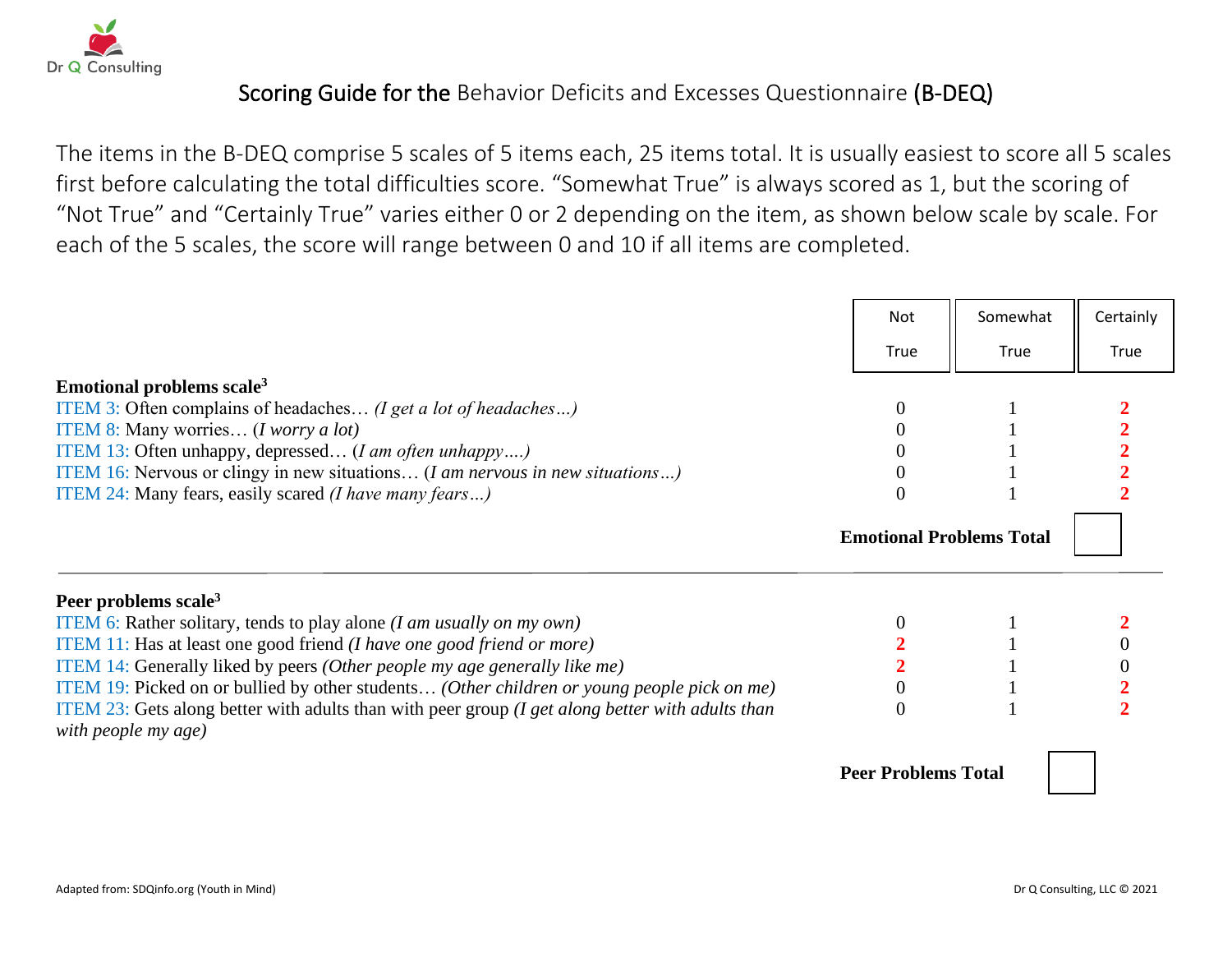

|                                                                                                                                                                                | Not                              | Somewhat | Certainly               |
|--------------------------------------------------------------------------------------------------------------------------------------------------------------------------------|----------------------------------|----------|-------------------------|
|                                                                                                                                                                                | True                             | True     | True                    |
| Conduct problems Scale <sup>2</sup>                                                                                                                                            |                                  |          |                         |
| ITEM 5: Often loses his/her temper ( $I get very\ any)$ )                                                                                                                      | $\theta$                         |          |                         |
| ITEM 7: Generally well-behaved (I usually do as I am told)                                                                                                                     |                                  |          | $\mathbf{0}$            |
| ITEM 12: Often fights with other children ( <i>I fight a lot</i> )                                                                                                             | $\boldsymbol{0}$                 |          |                         |
| ITEM 18: Often lies or cheats ( <i>I am often accused of lying or cheating</i> )<br>ITEM 22: Steals from home, school, or elsewhere ( <i>I take things that are not mine</i> ) | $\overline{0}$<br>$\Omega$       |          |                         |
|                                                                                                                                                                                |                                  |          |                         |
|                                                                                                                                                                                | <b>Conduct Problems Total</b>    |          |                         |
| Hyperactivity scale <sup>2</sup>                                                                                                                                               |                                  |          |                         |
| ITEM 2: Restless, overactive, cannot stay still for long <i>(I am restless)</i>                                                                                                | $\theta$                         |          |                         |
| ITEM 10: Constantly fidgeting or squirming (I am constantly fidgeting)                                                                                                         | $\theta$                         |          |                         |
| ITEM 15: Easily distracted, concentration wanders (I am easily distracted)                                                                                                     | $\theta$                         |          | $\overline{2}$          |
| ITEM 21: Thinks things out before acting $(I \text{ think before } I \text{ do things})$                                                                                       |                                  |          | 0                       |
| ITEM 25: Good attention span ( <i>I finish the work I am doing</i> )                                                                                                           | $\overline{2}$                   |          | $\Omega$                |
|                                                                                                                                                                                | <b>Hyperactivity Total</b>       |          |                         |
|                                                                                                                                                                                |                                  |          |                         |
| Prosocial scale <sup>1</sup>                                                                                                                                                   |                                  |          |                         |
| <b>ITEM 1:</b> Considerate of other people's feelings ( <i>I try to be nice to other people</i> )                                                                              | $\theta$                         |          |                         |
| ITEM 4: Shares readily with other children (I usually share with others)                                                                                                       | $\theta$                         |          | $\overline{\mathbf{2}}$ |
| ITEM 9: Helpful if someone is hurt <i>(I am helpful is someone is hurt)</i>                                                                                                    | $\overline{0}$<br>$\overline{0}$ |          |                         |
| ITEM 17: Kind to younger children (I am kind to younger children)<br>ITEM 20: Often offers to help others ( <i>I often volunteer to help others</i> )                          | $\Omega$                         |          |                         |
|                                                                                                                                                                                |                                  |          |                         |
|                                                                                                                                                                                | <b>Prosocial Total</b>           |          |                         |